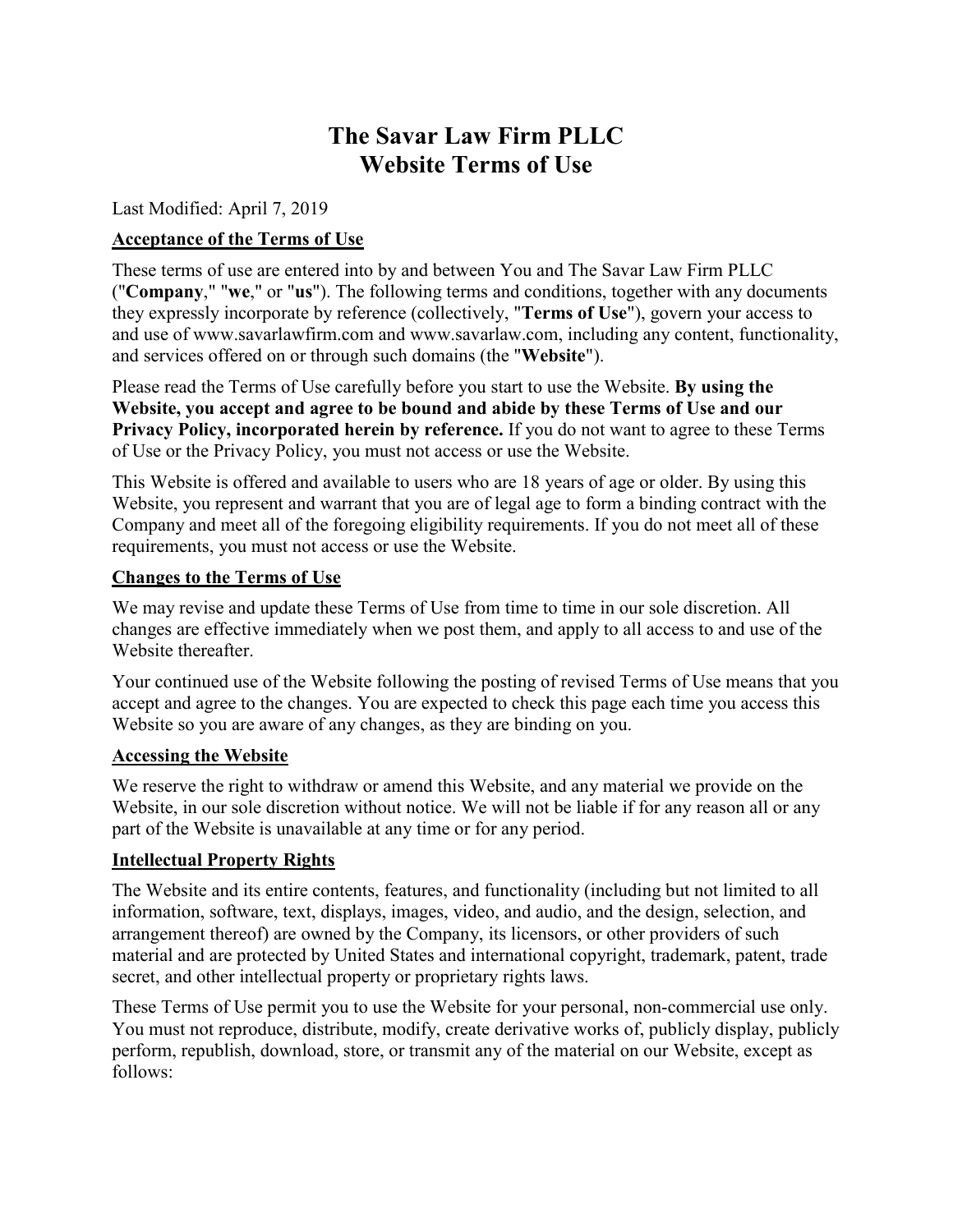- Your computer may temporarily store copies of such materials in RAM incidental to your accessing and viewing those materials.
- You may store files that are automatically cached by your Web browser for display enhancement purposes.

You must not:

- Modify copies of any materials from this site.
- Delete or alter any copyright, trademark, or other proprietary rights notices from copies of materials from this site.

You must not access or use for any commercial purposes any part of the Website or any materials available through the Website.

If you print, copy, modify, download, or otherwise use or provide any other person with access to any part of the Website in breach of the Terms of Use, your right to use the Website will stop immediately and you must, at our option, return or destroy any copies of the materials you have made. No right, title, or interest in or to the Website or any content on the Website is transferred to you, and all rights not expressly granted are reserved by the Company. Any use of the Website not expressly permitted by these Terms of Use is a breach of these Terms of Use and may violate copyright, trademark, and other laws.

## **Prohibited Uses**

You may use the Website only for lawful purposes and in accordance with these Terms of Use. You agree not to use the Website:

- In any way that violates any applicable federal, state, local, or international law or regulation.
- To transmit, or procure the sending of, any advertising or promotional material [without] our prior written consent], including any "junk mail," "chain letter," "spam," or any other similar solicitation.
- To impersonate or attempt to impersonate the Company, a Company employee, or any other person or entity (including, without limitation, by using email addresses associated with any of the foregoing).
- To engage in any other conduct that restricts or inhibits anyone's use or enjoyment of the Website, or which, as determined by us, may harm the Company or users of the Website, or expose them to liability.

Additionally, you agree not to:

- Use the Website in any manner that could disable, overburden, damage, or impair the site.
- Use any robot, spider, or other automatic device, process, or means to access the Website for any purpose, including monitoring or copying any of the material on the Website.
- Use any manual process to monitor or copy any of the material on the Website, or for any other purpose not expressly authorized in these Terms of Use.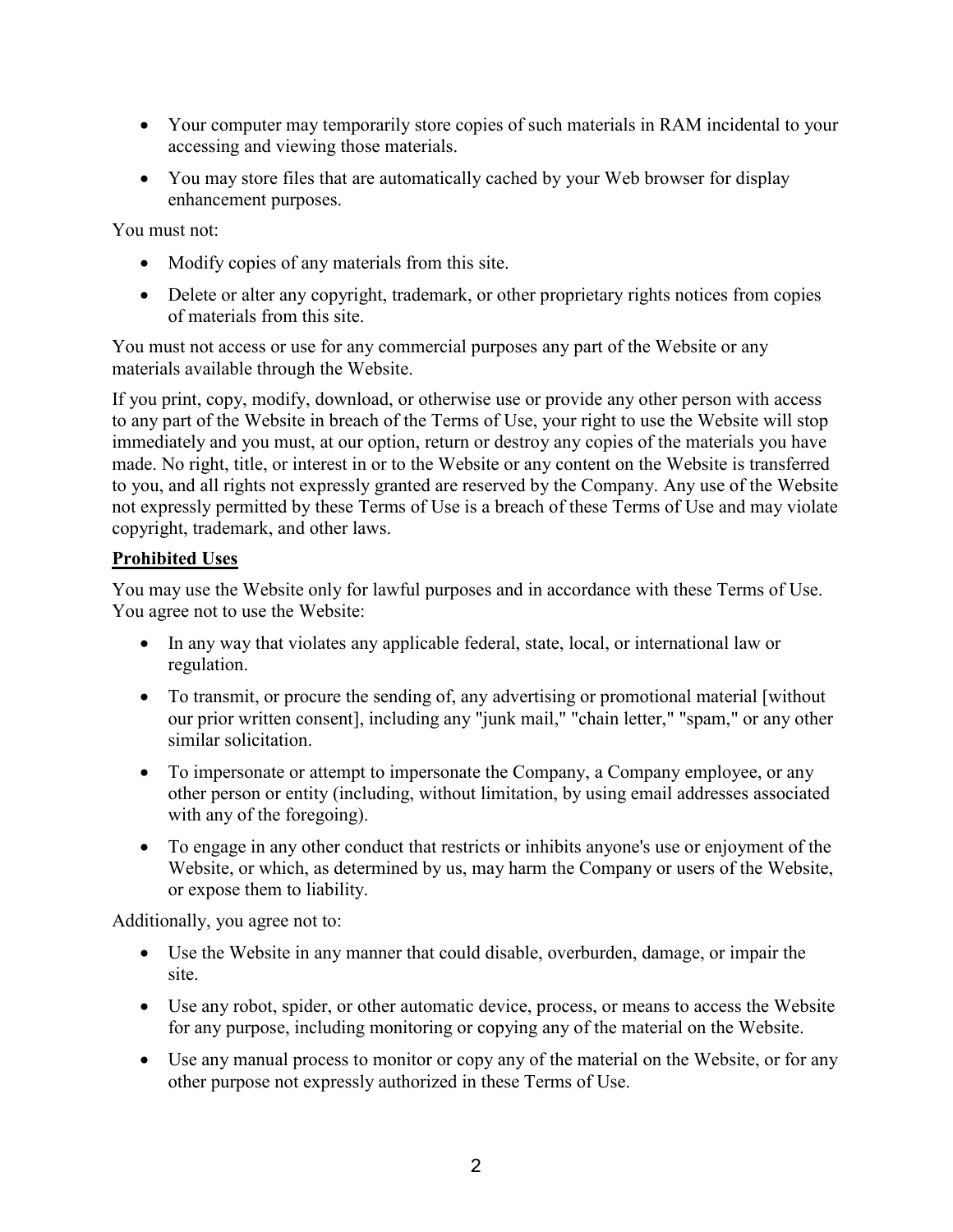- Use any device, software, or routine that interferes with the proper working of the Website.
- Introduce any viruses, Trojan horses, worms, logic bombs, or other material that is malicious or technologically harmful.
- Attempt to gain unauthorized access to, interfere with, damage, or disrupt any parts of the Website, the server on which the Website is stored, or any server, computer, or database connected to the Website.
- Attack the Website.
- Otherwise attempt to interfere with the proper working of the Website.

# **Reliance on Information Posted**

The information presented on or through the Website is made available solely for general information purposes. We do not warrant the accuracy, completeness, or usefulness of this information. Any reliance you place on such information is strictly at your own risk. We disclaim all liability and responsibility arising from any reliance placed on such materials by you or any other visitor to the Website, or by anyone who may be informed of any of its contents.

# **Changes to the Website**

We may update the content on this Website from time to time, but its content is not necessarily complete or up-to-date. Any of the material on the Website may be out of date at any given time, and we are under no obligation to update such material.

## **Information About You and Your Visits to the Website**

All information we collect on this Website is subject to our Privacy Policy. By using the Website, you consent to all actions taken by us with respect to your information in compliance with the Privacy Policy.

## **Linking to the Website**

You may not link to our Website.

# **Geographic Restrictions**

The owner of the Website is based in the State of New York in the United States. We make no claims that the Website or any of its content is accessible or appropriate outside of the United States. Access to the Website may not be legal by certain persons or in certain countries. If you access the Website from outside the United States, you do so on your own initiative and are responsible for compliance with local laws.

# **Limitation on Liability**

TO THE FULLEST EXTENT PROVIDED BY LAW, IN NO EVENT WILL THE COMPANY, ITS AFFILIATES, OR THEIR LICENSORS, SERVICE PROVIDERS, EMPLOYEES, AGENTS, MEMBERS OR MANAGERS BE LIABLE FOR DAMAGES OF ANY KIND, UNDER ANY LEGAL THEORY, ARISING OUT OF OR IN CONNECTION WITH YOUR USE, OR INABILITY TO USE, THE WEBSITE OR ANY CONTENT ON THE WEBSITE, INCLUDING ANY DIRECT, INDIRECT, SPECIAL, INCIDENTAL, CONSEQUENTIAL, OR PUNITIVE DAMAGES, INCLUDING BUT NOT LIMITED TO, PERSONAL INJURY, PAIN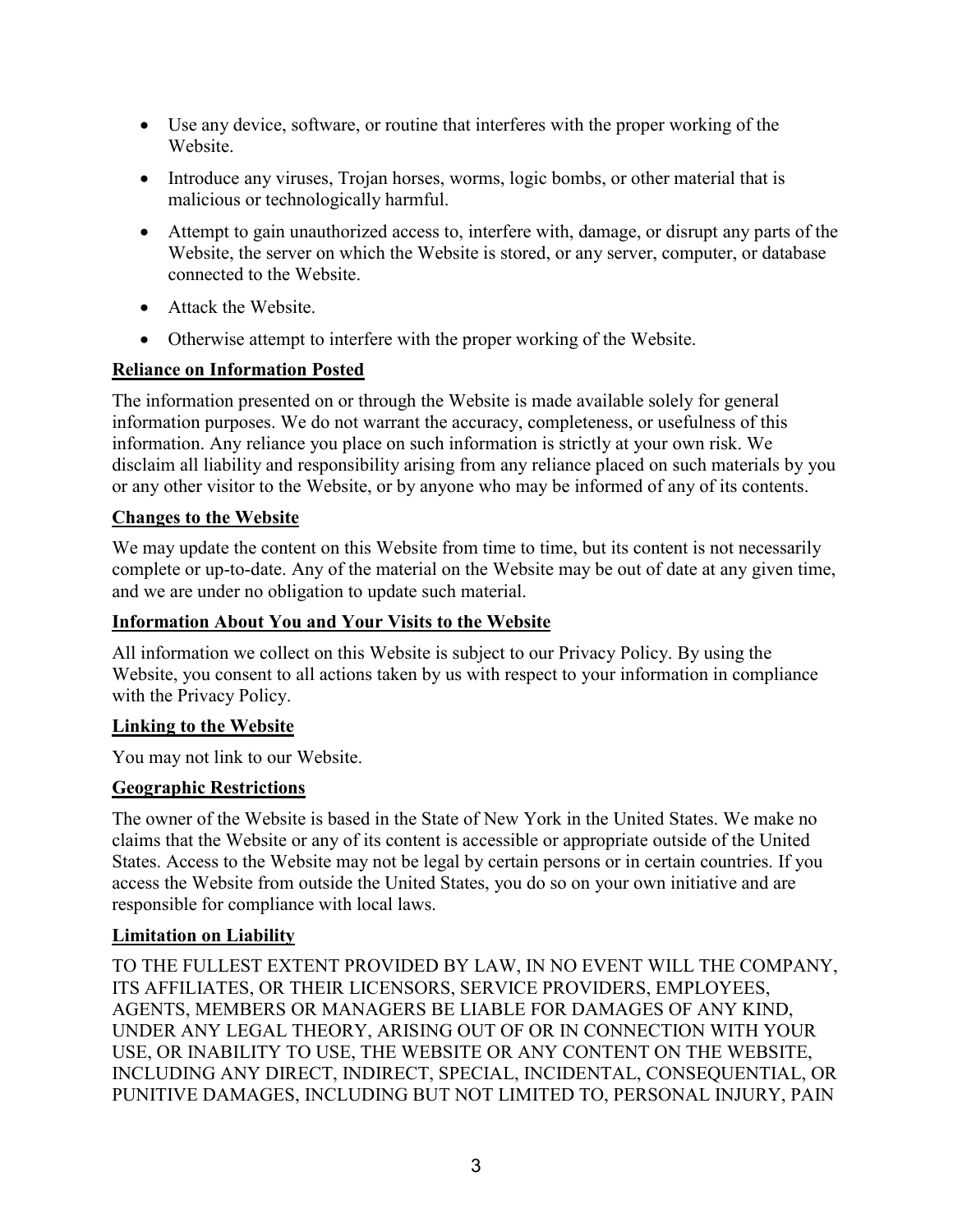AND SUFFERING, EMOTIONAL DISTRESS, LOSS OF REVENUE, LOSS OF PROFITS, LOSS OF BUSINESS OR ANTICIPATED SAVINGS, LOSS OF USE, LOSS OF GOODWILL, LOSS OF DATA, AND WHETHER CAUSED BY TORT (INCLUDING NEGLIGENCE), BREACH OF CONTRACT, OR OTHERWISE, EVEN IF FORESEEABLE.

THE FOREGOING DOES NOT AFFECT ANY LIABILITY THAT CANNOT BE EXCLUDED OR LIMITED UNDER APPLICABLE LAW.

## **Indemnification**

You agree to defend, indemnify, and hold harmless the Company, its affiliates, licensors, and service providers, and its and their respective members, managers, officers, directors, employees, contractors, agents, licensors, suppliers, successors, and assigns from and against any claims, liabilities, damages, judgments, awards, losses, costs, expenses, or fees (including reasonable attorneys' fees) arising out of or relating to your violation of these Terms of Use or your use of the Website or any use of the Website's content, other than as expressly authorized in these Terms of Use, or your use of any information obtained from the Website.

## **Governing Law and Jurisdiction**

All matters relating to the Website and these Terms of Use, and any dispute or claim arising therefrom or related thereto (in each case, including non-contractual disputes or claims), shall be governed by and construed in accordance with the internal laws of the State of New York without giving effect to any choice or conflict of law provision or rule (whether of the State of New York or any other jurisdiction).

Any legal suit, action, or proceeding arising out of, or related to, these Terms of Use or the Website shall be instituted exclusively in the federal courts of the United States or the courts of the State of New York, in each case located in the City of New York and County of New York, although we retain the right to bring any suit, action, or proceeding against you for breach of these Terms of Use in your country of residence or any other relevant country. You waive any and all objections to the exercise of jurisdiction over you by such courts and to venue in such courts.

### **Limitation on Time to File Claims**

ANY CAUSE OF ACTION OR CLAIM YOU MAY HAVE ARISING OUT OF OR RELATING TO THESE TERMS OF USE OR THE WEBSITE MUST BE COMMENCED WITHIN ONE (1) YEAR AFTER THE CAUSE OF ACTION ACCRUES; OTHERWISE, SUCH CAUSE OF ACTION OR CLAIM IS PERMANENTLY BARRED.

### **Waiver and Severability**

No waiver by the Company of any term or condition set out in these Terms of Use shall be deemed a further or continuing waiver of such term or condition or a waiver of any other term or condition, and any failure of the Company to assert a right or provision under these Terms of Use shall not constitute a waiver of such right or provision.

If any provision of these Terms of Use is held by a court or other tribunal of competent jurisdiction to be invalid, illegal, or unenforceable for any reason, such provision shall be eliminated or limited to the minimum extent such that the remaining provisions of the Terms of Use will continue in full force and effect.